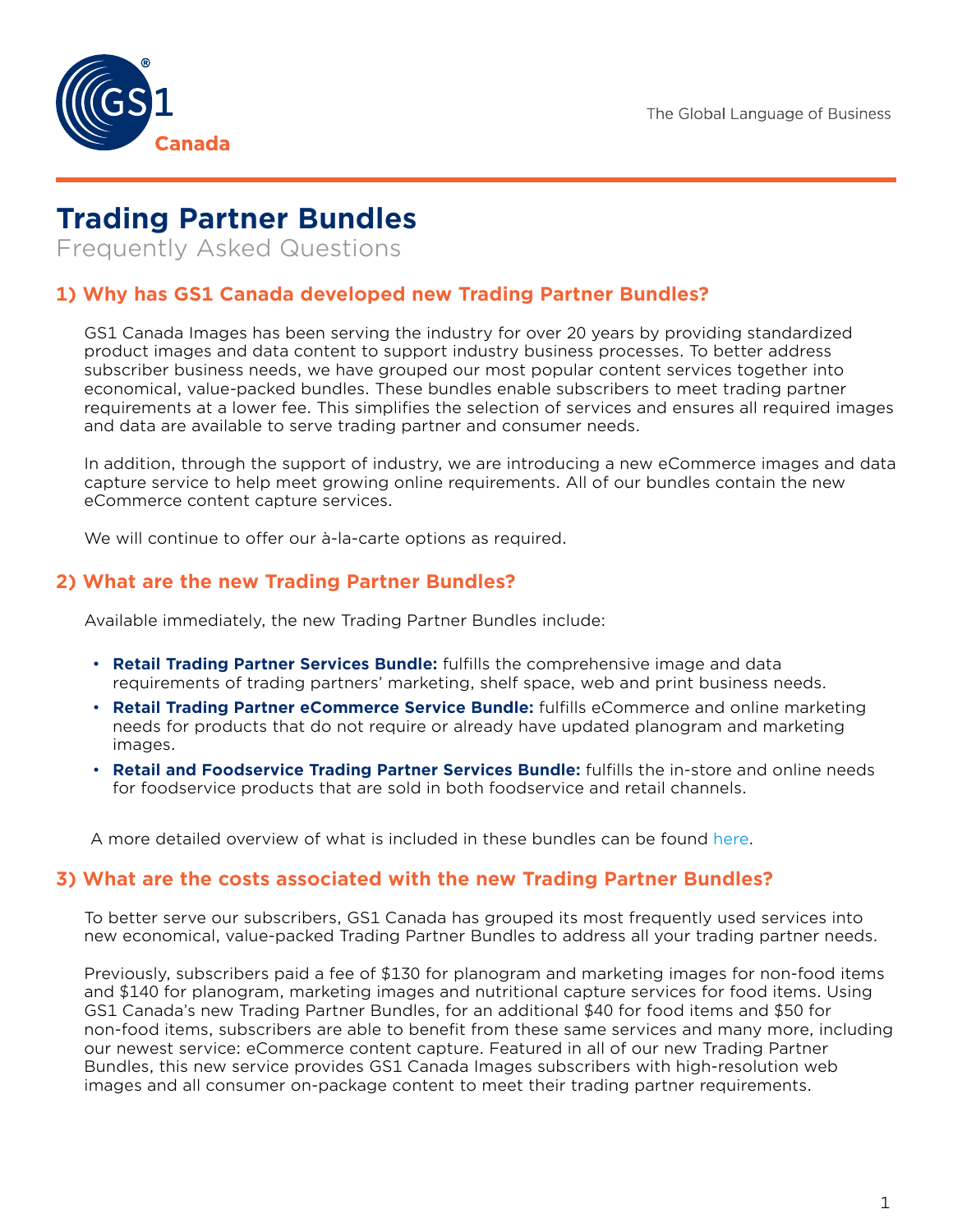

These new bundles provide GS1 Canada subscribers with more services than ever before:

- **Retail Trading Partner Services Bundle**  provides planogram, marketing, nutrition and ingredients images and data along with our new eCommerce content capture service that provides high-resolution web images and consumer on-package data attributes to assist you in delivering key retail business processes.
- **Retail Trading Partner eCommerce Service Bundle**  designed specifically to meet your trading partners' online marketing needs, and provides high-resolution web images, consumer on-package data attributes, nutrition and ingredients images and data, normalized product descriptions and physical in-package dimensions and weight. If your marketing, planogram and nutrition images and data are up to date, this service can be leveraged to meet the new trading partner requirements.
- **Retail and Foodservice Trading Partner Services Bundle** this bundle grants you access to planogram, marketing, nutrition and ingredients images and data, eCommerce content capture that includes high-resolution web images and consumer on-package data attributes, normalized product descriptions, physical in-package dimensions and weight along with foodservice images and montage shots to meet the requirements of your retail trading partners and foodservice distributors

#### **4) What service do I need to select to continue doing business with major retailers?**

If you sell to Loblaws, Sobeys, Metro, Overwatea Food Group, Safeway, Federated and/or Longos, you must select the new Retail Trading Partner Services Bundle. This bundle includes all the appropriate image and data content required to meet their business requirements to sell your product. More information regarding selling products to the above mentioned retailers can be found [here.](http://www.gs1ca.org/pages/n/drivingecommerce/index.asp?PvLng=64&utm_medium=email&utm_campaign=IR1842A1_Sep_15&utm_source=Link1Eng)

In the event that you submit a product for a single à-la-carte service and that the product is indeed sold to one of the retailers listed above, we will modify your request. We will ensure your product is serviced to meet the requirements of the retailers mentioned above. If a change is made, you will be notified by email.

#### **5) What purpose does the eCommerce content capture serve?**

The rise of eCommerce has transformed consumer behaviour. When shopping online, consumers demand in-depth product information and images that emulate the on-shelf experience. Retailers cannot rely on brick and mortar stores alone to remain competitive.

Through the support of industry, we are introducing a new eCommerce images and data capture service to help meet these growing online needs.

#### **6) I already have digitized versions of my on-pack data. Can I just send those to GS1 Canada Images?**

That service is not offered at this time. GS1 Canada has been asked to standardize all on–package data and images, with a two pass validation process, to ensure data integrity and a common standard for industry.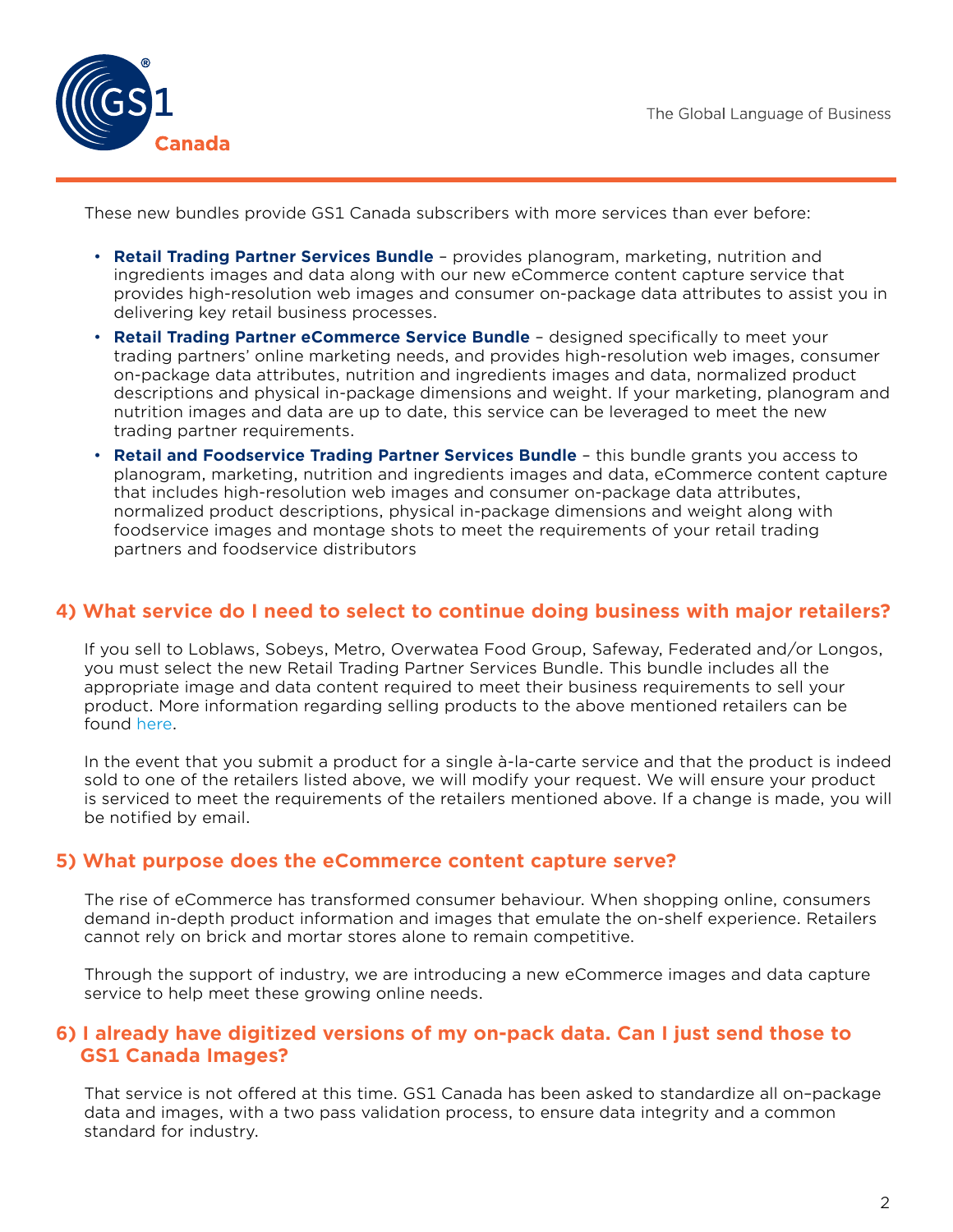

#### **7) What bundle do I need to use to ensure my images and data are captured for online marketing?**

All GS1 Canada Trading Partner Bundles include the eCommerce content capture to ensure both online and in-store needs are met. The Retail Trading Partner eCommerce Service Bundle is specifically designed for online marketing and fulfils eCommerce marketing needs for products that do not require or already have updated planogram and print advertising marketing images.

# **8) Do I need to be a GS1 Canada subscriber to use the new bundles?**

In order to use the GS1 Canada Images service, you must be a GS1 Canada subscriber in good standing. Additionally, the products you are submitting must have a GTIN prefix owned by you or for which you either have the authority to distribute.

To subscribe, please visit [this page.](http://gs1ca.org/subscribe)

## **9) How do I start using the new Trading Partner Bundles?**

To get started using GS1 Canada's new Trading Partner Bundles, ensure you are a GS1 Canada subscriber in good standing, fill out the appropriate Product Submission Form and submit samples of each of your products to the GS1 Canada Images office. Detailed instructions can be found in the 'Getting Started' section of [this page](https://gs1ca.org/trading-partner-bundles/).

## **10) Will the process for submitting products for imaging change?**

The product submission process has not changed. Manufacturers can still submit their products for imaging, provided they are GS1 Canada subscribers in good standing and filling out a Product Submission Form. The Product Submission Form has been updated to reflect the new Trading Partner Bundles. Detailed instructions can be found in the 'Getting Started' section of [this page.](https://gs1ca.org/trading-partner-bundles/)

## **11) Will I get my products back after they have been photographed?**

After they have been photographed, food items are donated to food banks. Non-food items will be donated to second-hand stores.

GS1 Canada does provide the option to have products returned. There is a service fee associated with returning products, which must be requested prior to the image capture service. Details about this can be found on the Product Submission Form located in the 'Getting Started' section of [this](https://gs1ca.org/trading-partner-bundles/)  [page](https://gs1ca.org/trading-partner-bundles/).

#### **12) I am a small business owner and would like to take advantage of GS1 Canada Images services. Which bundle will I need to choose?**

GS1 Canada has created an exclusive bundle for Canadian small businesses with annual sales of up to \$1 million, currently trading in the grocery sector. The Small Business Bundle groups together GS1 Canada's most sought-after services for one low annual fee.

More information about GS1 Canada's Small Business Bundles and the GS1 Canada Images services available within them can be found [here.](https://gs1ca.org/small-business-solutions/)